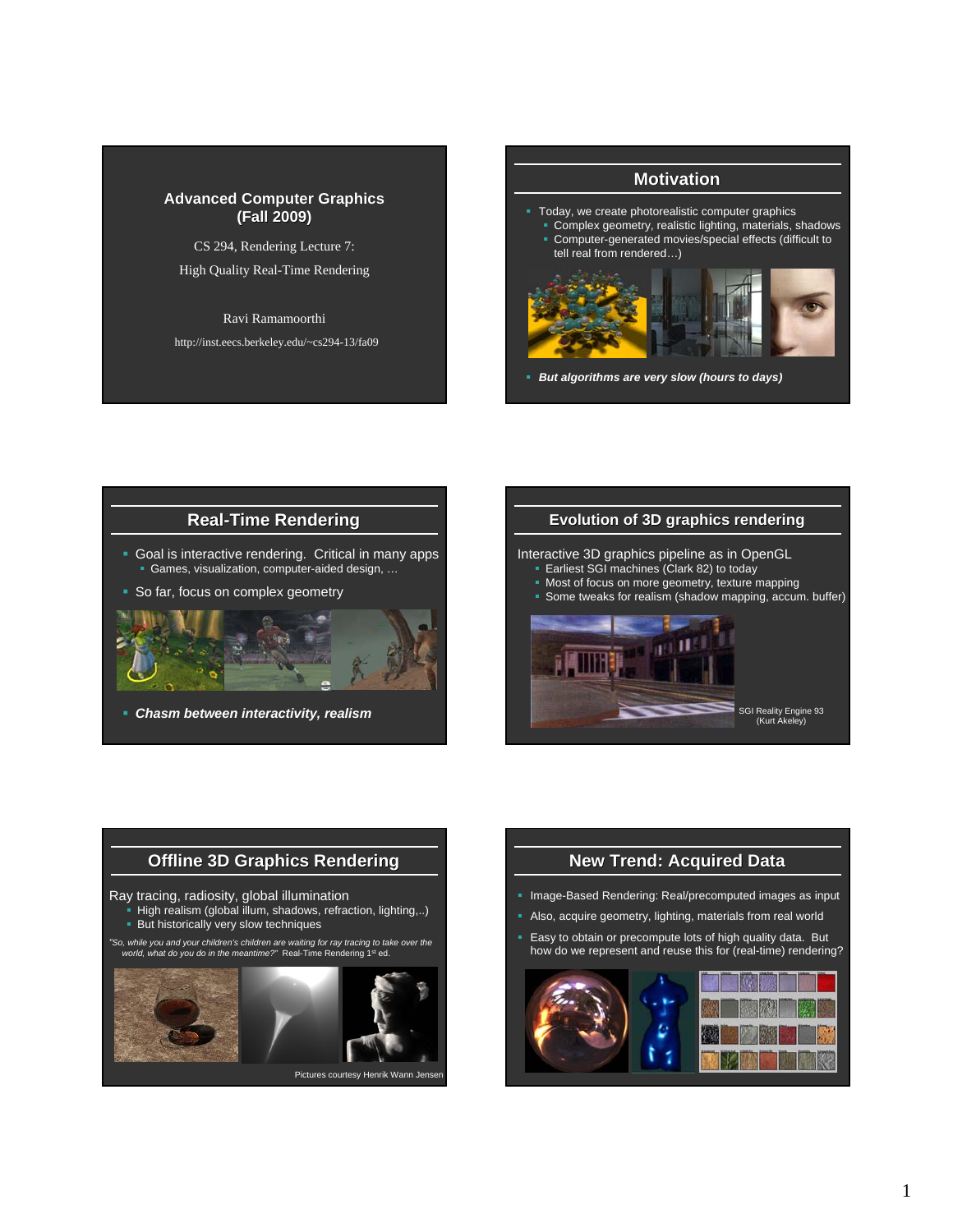### **10 years ago**

- High quality rendering: ray tracing, global illum., image-based rendering (This is what a rendering course would cover)
- Real-Time rendering: Interactive 3D geometry with simple texture mapping, maybe fake shadows (OpenGL, DirectX)
- Complex environment lighting, real materials (velvet, satin, paints), soft shadows, caustics often omitted in both
- *Realism, interactivity at cross purposes*

# **Today**

- Vast increase in CPU power, modern instrs (SSE, Multi-Core) Real-time raytracing techniques are possible
- 4th generation of graphics hardware is *programmable*
- (First 3 gens were wireframe, shaded, textured)
- Modern nVidia, ATI cards allow vertex, fragment shaders
- Great deal of current work on acquiring and rendering with realistic lighting, materials… [Especially at Berkeley]
- *Focus on quality of rendering, not quantity of polygons, texture*

#### **Goals**

- **Overview of basic techniques for high-quality** real-time rendering
- **Survey of important concepts and ideas, but do** not go into details of writing code
- Some pointers to resources, others on web
- One possibility for assignment 2, will need to think about some ideas on your own

## **Outline**

- *Motivation and Demos*
- **Programmable Graphics Pipeline**
- **Shadow Maps**
- **Environment Mapping**



Interiors by architect Frank Gehry. Note rich lighting, ranging from localized sources to reflections off vast sheets of glass.

#### **High quality real real-time rendering**

- Photorealism, not just more polygons
- **Natural lighting, materials, shadows**







Real materials diverse and not easy to represent by simple parameteric models. Want to support measured reflectance.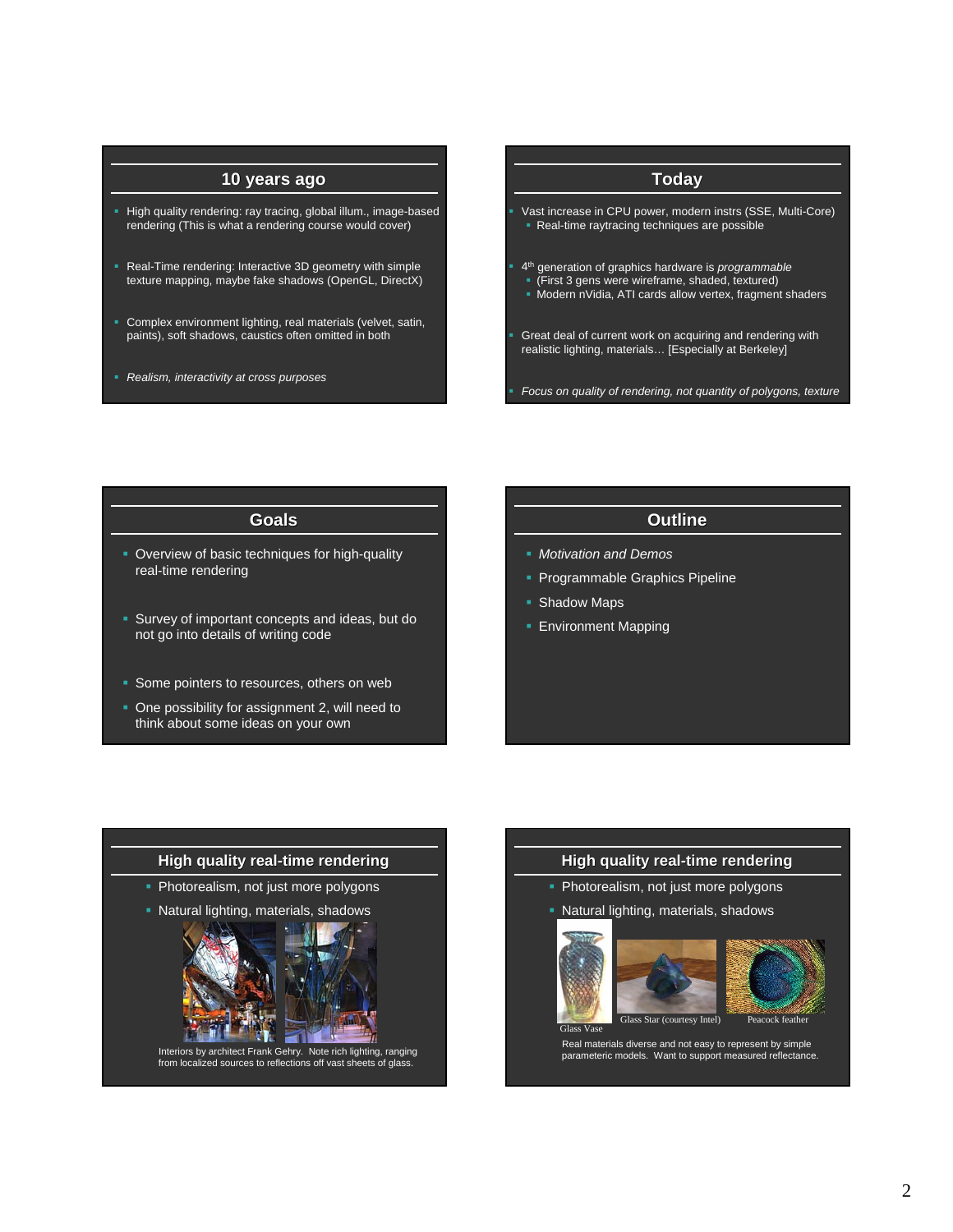



Natural lighting creates a mix of soft diffuse and hard shadows. arp sha<br>al. 00 dows soft and hard shadows Ng et al. 03

**Programmable Graphics Hardware**



## **Precomputation-Based Methods**

**Static geometry** 



- Precomputation
- **Real-Time Rendering (relight all-frequency effects)**
- **Involves sophisticated representations, algorithms**





## **Interactive RayTracing**

#### **Advantages**

- 
- Very complex scenes relatively easy (hierarchical bbox) Complex materials and shading for free Easy to add global illumination, specularities etc.
- 

#### Disadvantages

- Hard to access data in memory-coherent way Many samples for complex lighting and materials Global illumination possible but expensive
- 
- 

Modern developments: Leverage power of modern CPUs, develop cache-aware, parallel implementations

Demo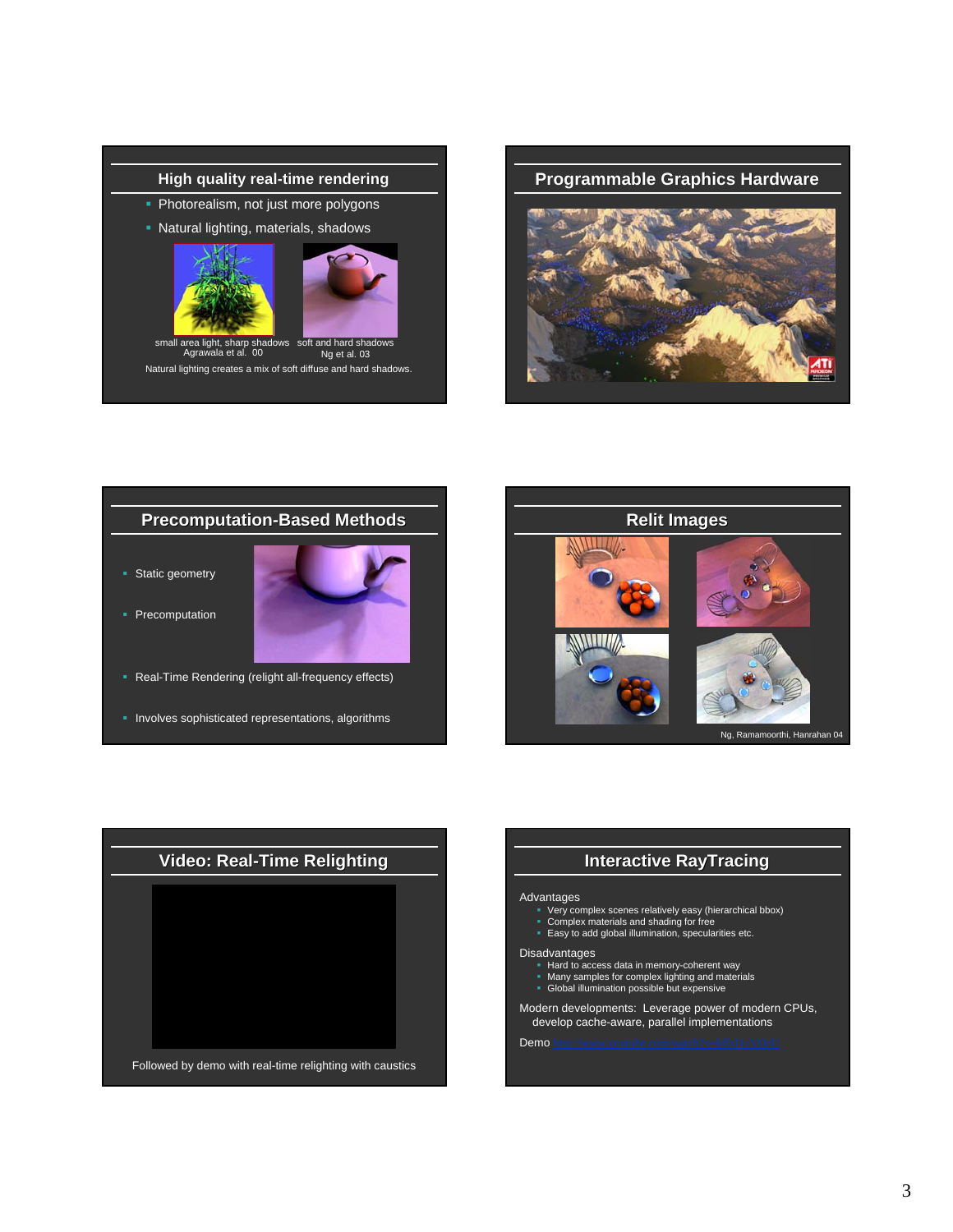### **Outline**

- **Motivation and Demos**
- *Programmable Graphics Pipeline*
- Shadow Maps
- **Environment Mapping**







### **Shading Languages**

- Vertex / Fragment shading described by small program
- Written in language similar to C but with restrictions
- **Long history.** Cook's paper on Shade Trees, Renderman for offline rendering
- Stanford Real-Time Shading Language, work at SGI
- Cg from NVIDIA, HLSL
- GLSL directly compatible with OpenGL 2.0 (So, you can just read the OpenGL Red Book to get started)

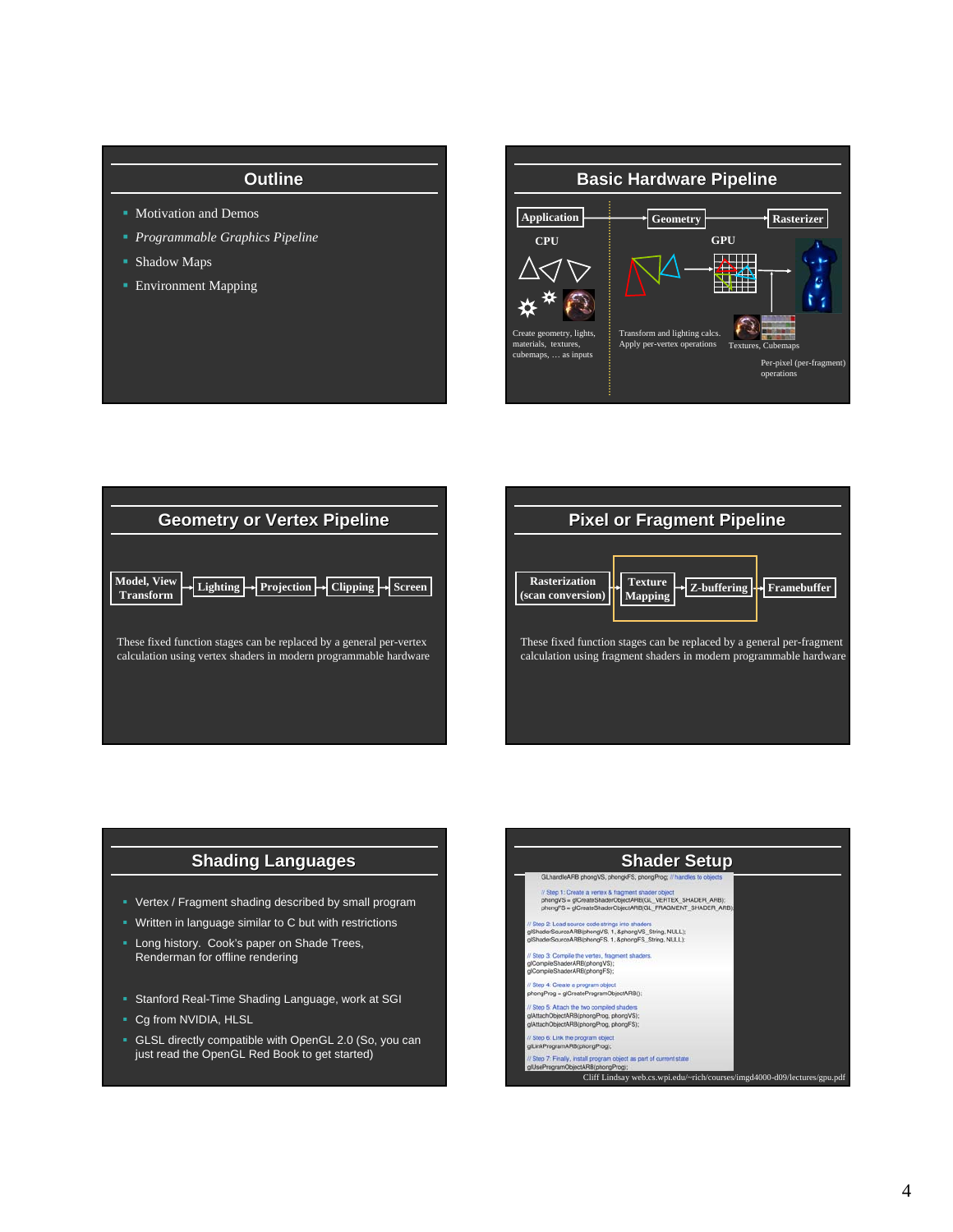



### **Outline**

- **Motivation and Demos**
- **Programmable Graphics Pipeline**
- *Shadow Maps*
- **Environment Mapping**

### **Shadow and Environment Maps**

- Basic methods to add realism to interactive rendering
- Shadow maps: image-based way to add hard shadows
	- Very old technique. Originally Williams 78
	- **Many recent (and older) extensions**
	- Widely used even in software rendering (RenderMan) **Simple alternative to raytracing for shadows**
- **Environment maps: image-based complex lighting**  Again, very old technique. Blinn and Newell 76 **Huge amount of recent work** 
	-
- **Together, give many of realistic effects we want But cannot be easily combined!!**



## **Problems**

Mostly tricks with lots of limitations

- Projected planar shadows works well only on flat surfaces
- **Stenciled shadow volumes** determining the shadow volume is hard work
- Light maps totally unsuited for dynamic shadows
- **In general, hard to get everything shadowing everything**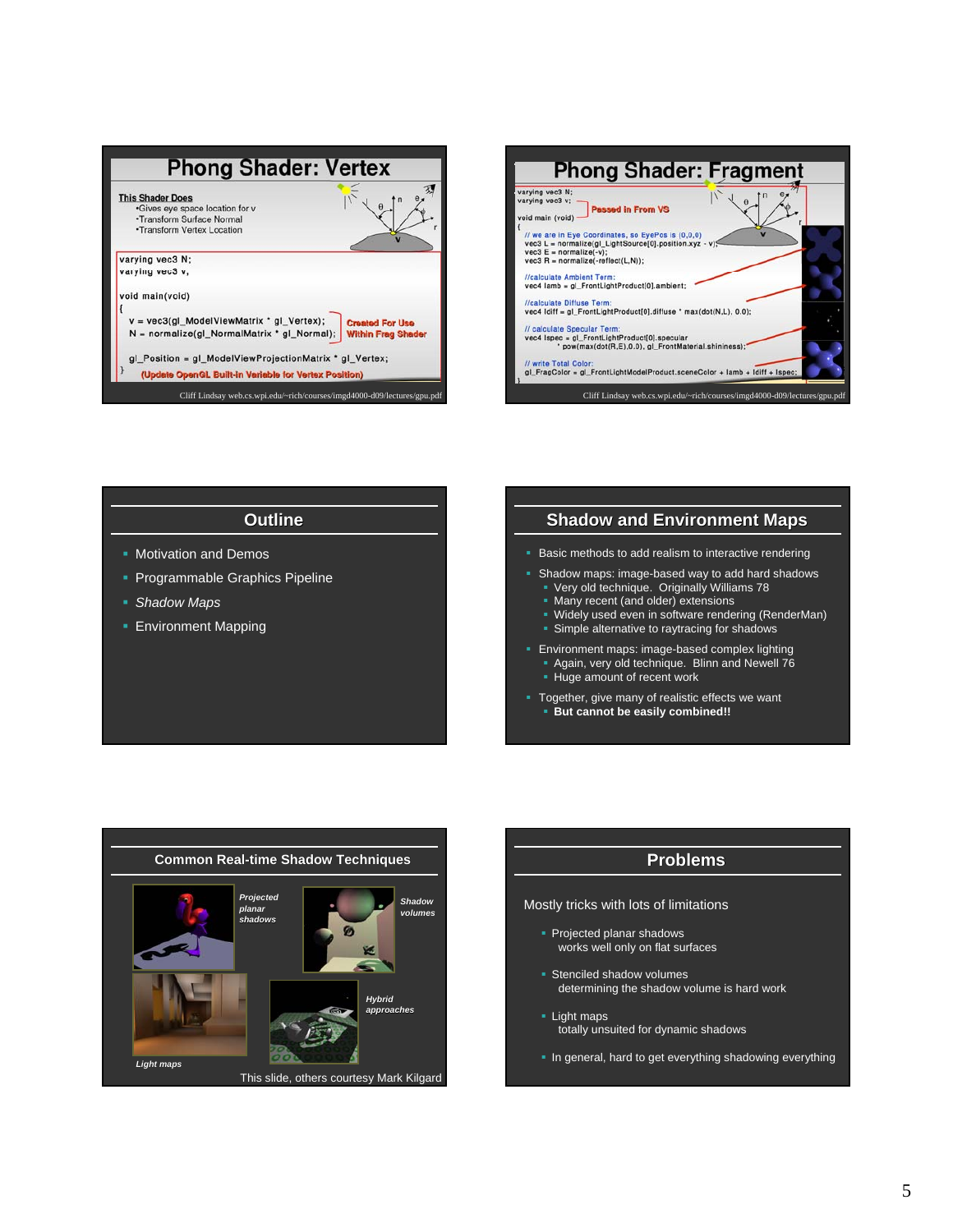# **Shadow Mapping**

- **Lance Williams: Brute Force in image space** (shadow maps in 1978, but other similar ideas like Z buffer, bump mapping using textures and so on)
- Completely image-space algorithm no knowledge of scene's geometry is required **n** must deal with aliasing artifacts
- Well known software rendering technique **Basic shadowing technique for Toy Story, etc.**









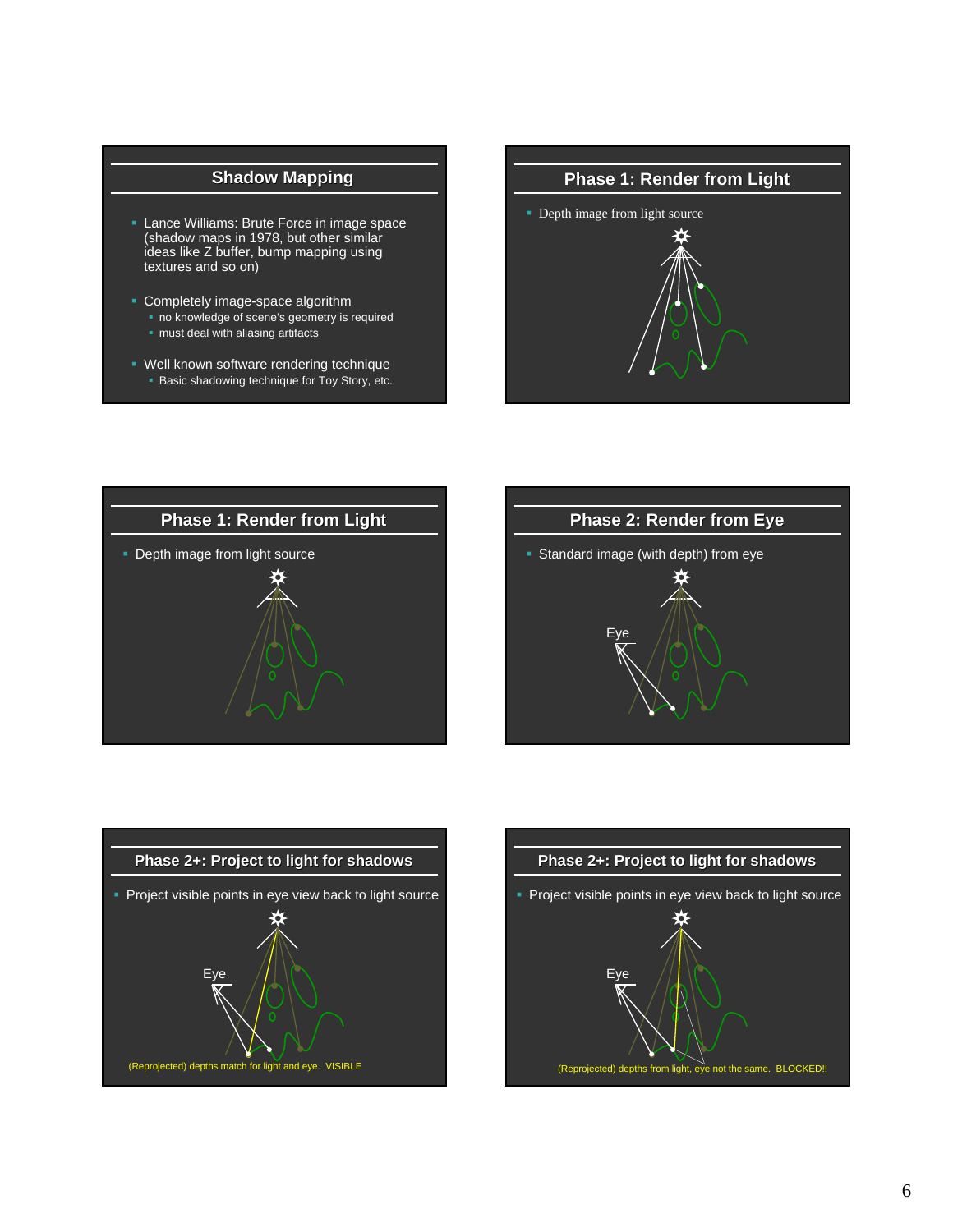









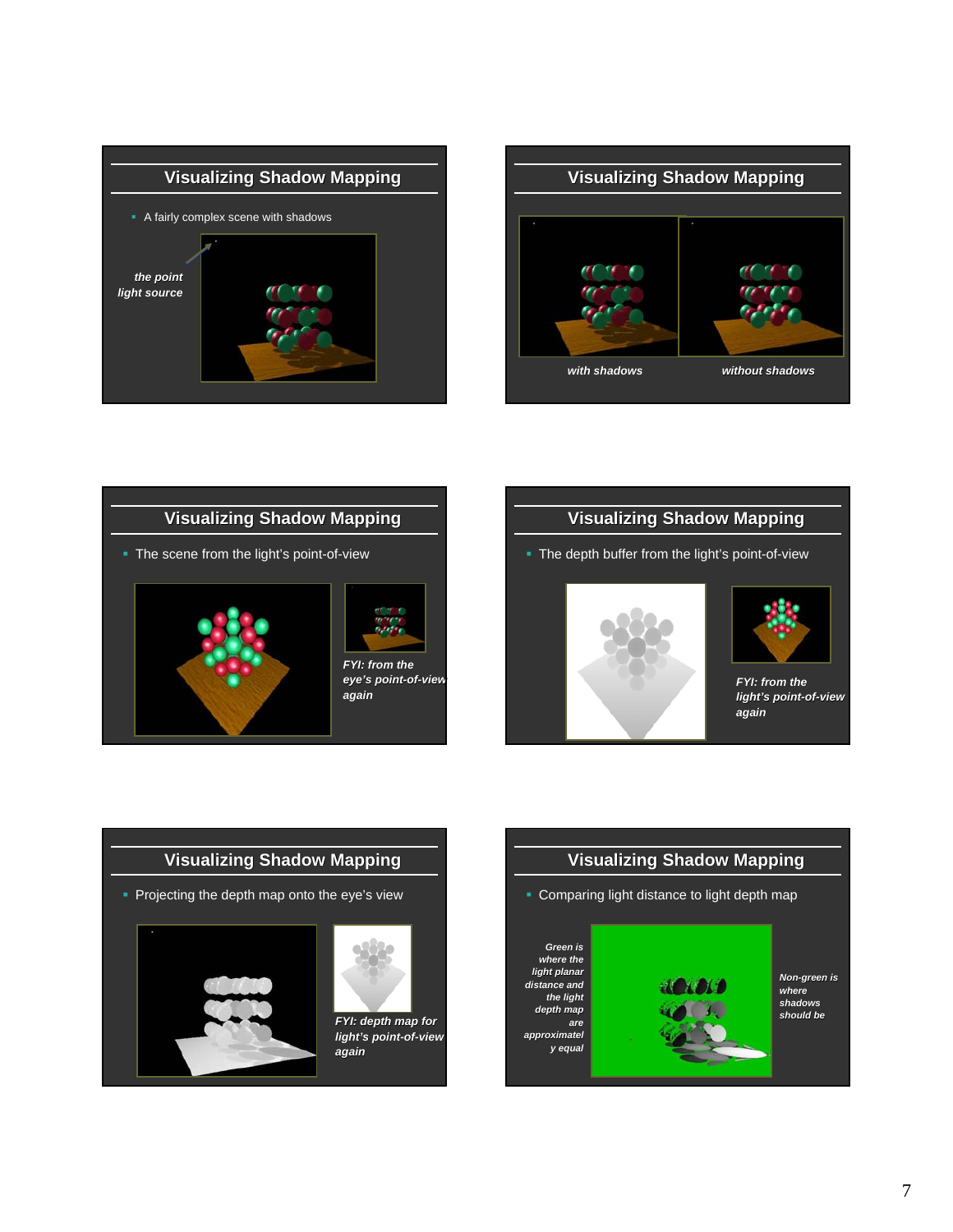

#### **Hardware Shadow Map Filtering**

- **Normal texture filtering just averages color** components
- Averaging depth values does NOT work
- **"Percentage Closer" filtering [Reeves 87]** 
	- Hardware performs comparison for each sample **Then, averages results of comparisons**
	- **Provides anti-aliasing at shadow map edges** 
		- Not soft shadows for umbra/penumbra case
		- **But often used to fake soft shadows**



#### **Problems with shadow maps**

- Hard shadows (point lights only)
- **Quality depends on shadow map resolution** (general problem with image-based techniques)
- **Involves equality comparison of floating point depth** values means issues of scale, bias, tolerance
- **Many recent extensions**

#### **Outline**

- **Motivation and Demos**
- **Programmable Graphics Pipeline**
- Shadow Maps
- *Environment Mapping*

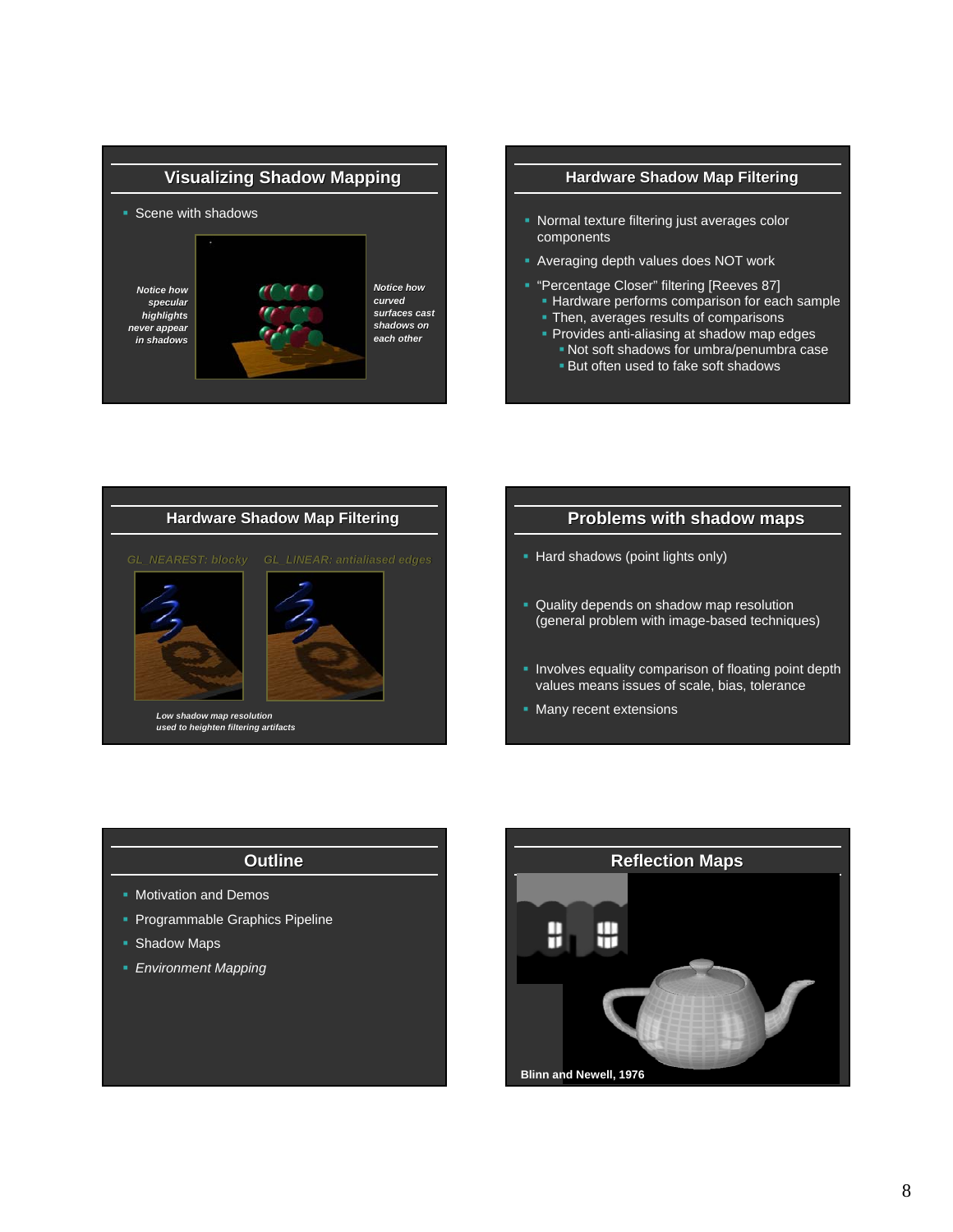

Miller and Hoffman, 1984 Later, Greene 86, Cabral et al, Debevec 97, …



*Interface***, Chou and Williams (ca. 1985)**







## **Assumptions**

- **Diffuse surfaces**
- **Distant illumination**
- **No shadowing, interreflection**

Hence, Irradiance a function of surface normal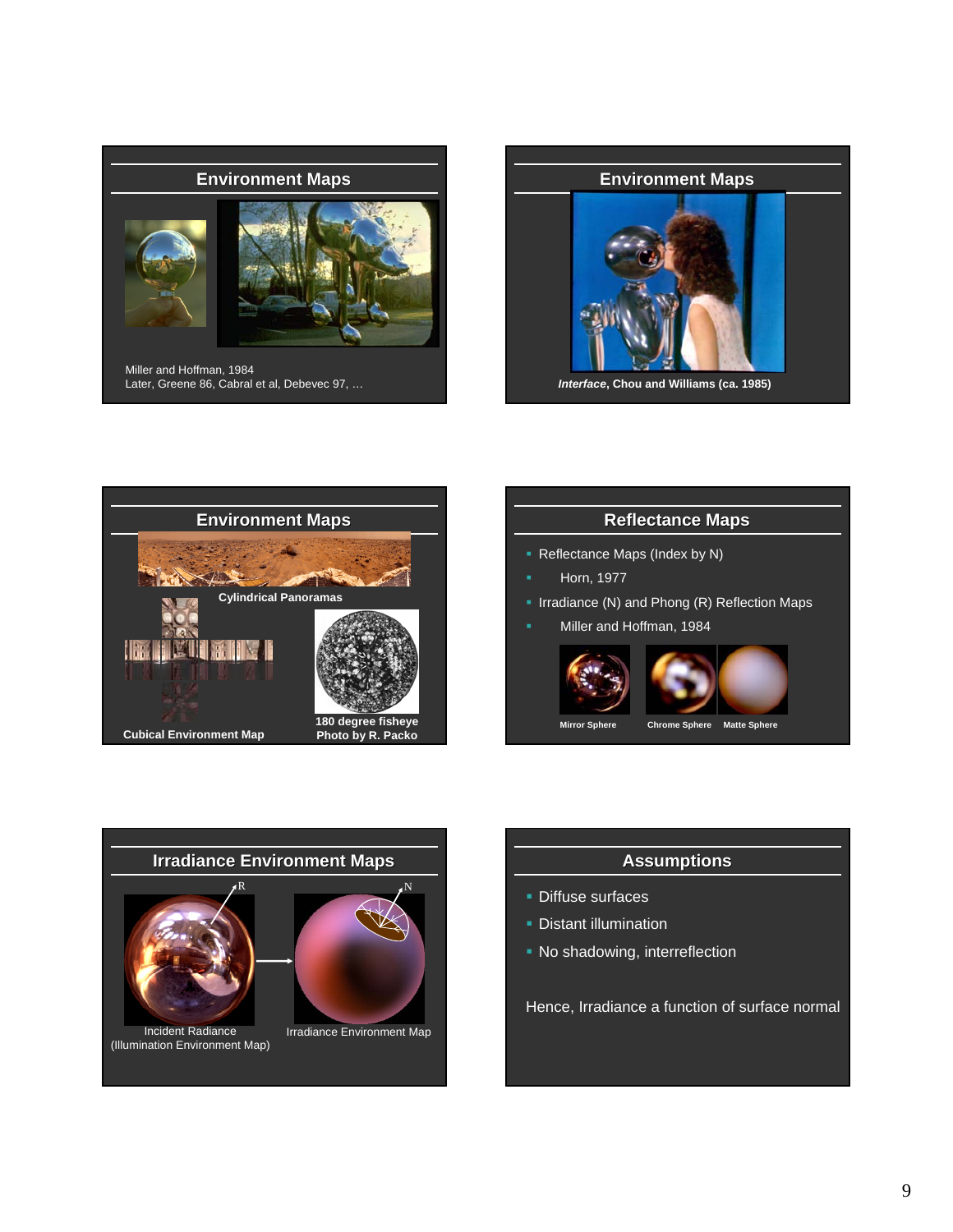